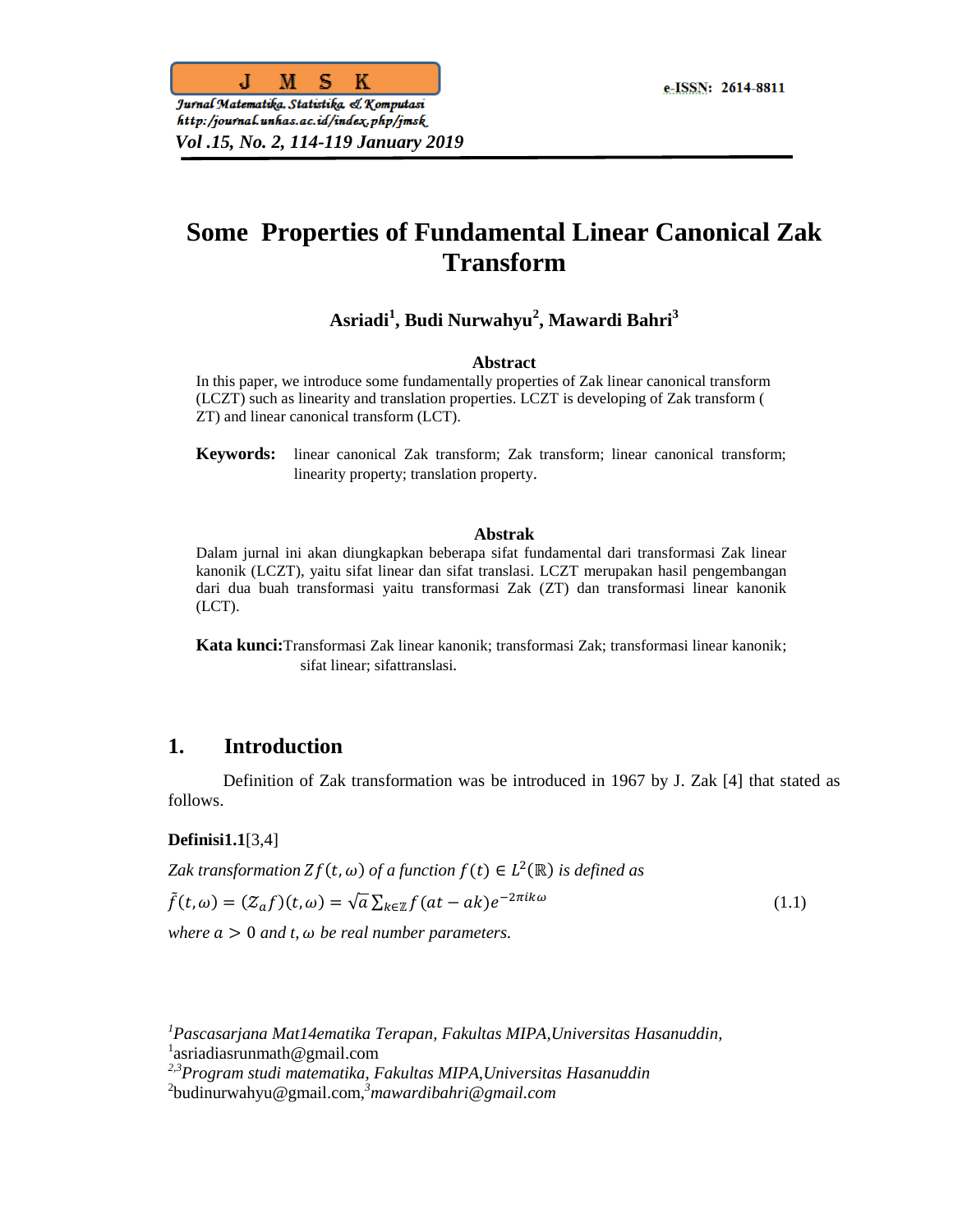# **Asriadi<sup>1</sup> , Budi Nurwahyu<sup>2</sup> , Mawardi Bahri<sup>3</sup>**

Without loss of generality, by taking 
$$
a = 1
$$
 then from (1.1) we get  

$$
(Zf)(t, \omega) = \sum_{k \in \mathbb{Z}} f(t - k)e^{-2\pi ik\omega}.
$$
 (1.2)

Some properties that hold in Zak transformation are given as follows

# **Theorem 1.1**[3,4]

*1. Linearity.*

*Zak transformation is linear, namely for real number a and b this equation holds*

$$
[Z(af + bg)](t, \omega) = a\tilde{f}(t, \omega) + b\tilde{g}(t, \omega).
$$
 (1.3)

*2. Translation.*

$$
[Z(T_a f)](t, \omega) = \tilde{f}(t - a, \omega),
$$
  

$$
[Z(T_{-m}f)](t, \omega) = e^{2\pi i m \omega} \tilde{f}(t, \omega).
$$
 (1.4)

*3. Modulation.*

$$
[Z(M_b f)](t, \omega) = e^{ibt} \tilde{f}\left(t, \omega - \frac{b}{2\pi}\right),
$$
  

$$
[Z(M_{2\pi b}f)](t, \omega) = e^{2\pi i bt} \tilde{f}(t, \omega - b).
$$
 (1.5)

*4. Translation and Modulation.*

$$
[\mathcal{Z}(M_{2\pi b}T_n f)](t,\omega) = e^{2\pi i (mt - n\omega)}\tilde{f}(t,\omega).
$$
 (1.6)

*5. conjugation.*

$$
[Z(\bar{f})](t,\omega) = \overline{\tilde{f}(t,-\omega)}.
$$
\n(1.7)

*6. Symmetric.*

*(a). If is even function, then*

$$
(\mathcal{Z}f)(t,\omega) = \tilde{f}(-t,-\omega). \tag{1.8}
$$

*(b). If is odd function, then*

$$
(\mathcal{Z}f)(t,\omega) = -\tilde{f}(-t,-\omega). \tag{1.9}
$$

*7. Inversion.*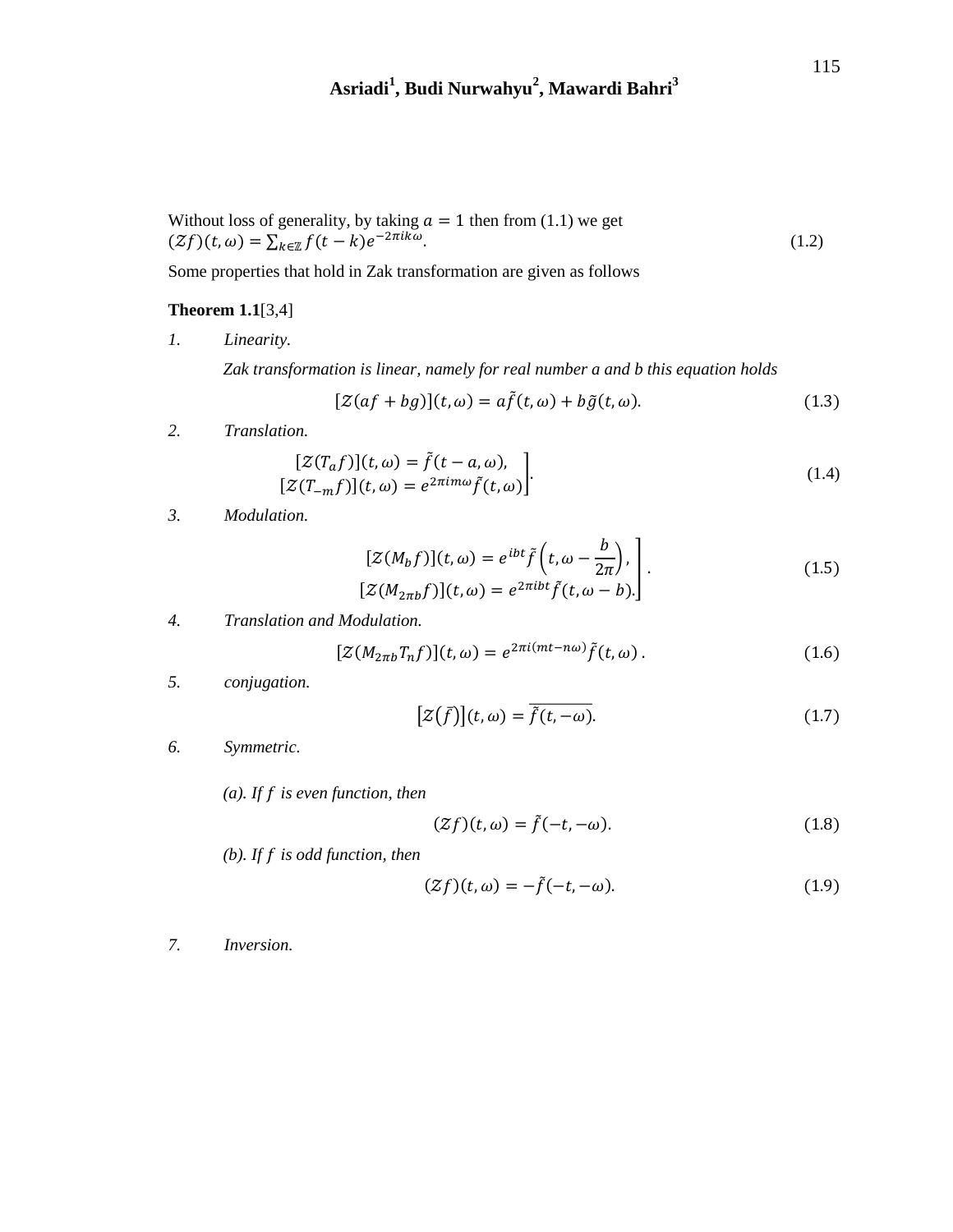$$
f(t) = \int_0^1 \tilde{f}(t, \omega) d\omega,
$$
  

$$
\hat{f}(\omega) = \int_0^1 e^{-2\pi i \omega t} \tilde{f}(t, \omega) dt,
$$
  

$$
f(\omega) = \int_0^1 e^{-2\pi i \omega t} \tilde{f}(t, \omega) dt.
$$
 (1.10)

*8. Dilatation.*

$$
\left(ZD_{\frac{1}{a}}f\right)(t,\omega) = \tilde{f}\left(at,\frac{\omega}{a}\right).
$$
 (1.11)

*9. Convolution.*

$$
\tilde{f}(t,\omega)\overline{\tilde{f}(t,\omega)} = \sum_{m,n=-\infty}^{\infty} \langle f, M_{2\pi m}T_{-n}g \rangle e^{2\pi i (mt+n\omega)}.
$$
 (1.12)

### **Teorema 1.2** [3]

Zak transformation is a symmetric mapping of  $L^2(\mathbb{R})$ ke  $L^2([0, 1]^2)$ .

In 1970 Linear Canonic Transformation (LCT) was firstly proposed by Moshinsky and Collins [5]. Next, the definition of LCT as follows

#### **Definisi1.2** [2]

*Let*  $A = (a, b, c, d) = \begin{bmatrix} a & b \\ c & d \end{bmatrix}$  $\begin{bmatrix} a & b \\ c & d \end{bmatrix} \in \mathbb{R}^{2 \times 2}$  be a matrix of parameter that satisfies  $det(A) =$  $bc = 1$ , *LCT* of a signal  $f(t) \in L^1(\mathbb{R})$  be given as

$$
\mathcal{L}_A\{f\}(\omega) = \begin{cases}\n\int_{-\infty}^{\infty} f(t)K_A(\omega, t)dt, & b \neq 0 \\
\sqrt{d}e^{i\frac{cd}{2}\omega^2} f(d\omega), & b = 0\n\end{cases}
$$
\n(1.13)

*Where*  $K_A(\omega, t)$  *is kernel of LCT that is given as follows* 

$$
K_A(\omega, t) = \frac{1}{\sqrt{2\pi b}i} e^{i\frac{1}{2} \left(\frac{a}{b}t^2 - \frac{2}{b}t\omega + \frac{d}{b}\omega^2\right)}.
$$
\n(1.14)

It is easy to show that kernel of LCT satisfies the following properties

$$
K_{A^{-1}}(\omega, t) = \frac{1}{\sqrt{-2\pi b i}} e^{-i\frac{1}{2} \left(\frac{a}{b}t^2 - \frac{2}{b}t\omega + \frac{d}{b}\omega^2\right)}.
$$
\n(1.15)

From definition 1.2, it obvious that if  $b=0$  then LCT is a product of  $\sqrt{d}e^{i\frac{t^2}{2}}$  $\frac{\pi}{2}\omega^2$ a Therefore, we only use for  $b \neq 0$ .

In the particularly case, if  $A = (0,1,-1,0)$  then definition of LCT can be derived to be Fourier transformation, namely

$$
\mathcal{L}_A\{f\}(\omega) = \mathcal{F}_A\{f\}(\omega) = \frac{1}{\sqrt{2\pi}} \int_{-\infty}^{\infty} f(x)e^{-it\omega}dt.
$$
 (1.16)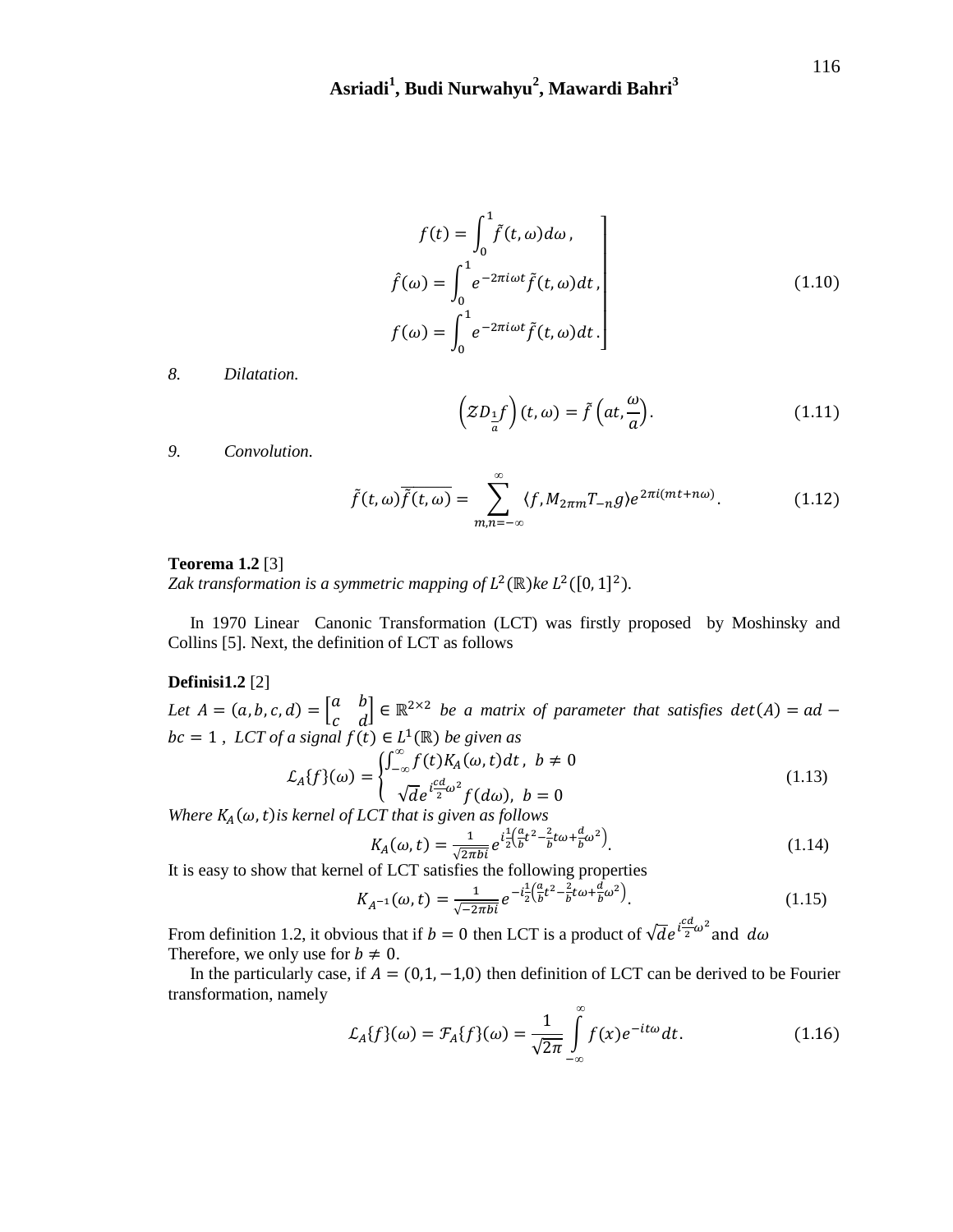#### **Teorema1.3** [3]

Let  $f, g \in L^1(\mathbb{R})$  then the following properties hold

*1. Translation. For all real number k then* 

$$
\mathcal{L}_A\{\tau_k f\}(\omega) = \mathcal{L}_A\{f(t-k)\}(\omega) = e^{\frac{-iack^2}{2} + ick\omega} \mathcal{F}_A(\omega - ak). \tag{1.17}
$$

*2. Modulation. For all real number*  $\omega_0$  *then* 

$$
\mathcal{L}_A\{M_{\omega_0}f\}(\omega) = \mathcal{L}_A\{e^{it\omega_0}f(t)\}(\omega) = e^{-\frac{ibd\omega_0^2}{2} + id\omega_0\omega}\mathcal{F}_A(\omega - b\omega_0).
$$
 (1.18)  
3. Translation and modulation.

*For all real number k and*  $\omega_0$  *then*  $\mathcal{L}_A\{M_{\omega_0}\tau_k f\}(\omega) = \mathcal{L}_A\{e^{ix\omega_0}f(x-k)\}(\omega).$  (1.19)

## **2. Linear canonical Zak transformation**

Liner Canonical Zak Transformation (LCZT) firstly was introduced by Bahri and Ashino [1,2].

#### **Definition 2.1**[1]

*LCZT* of a signal  $f \in L^2(\mathbb{R})$  at point  $(t, \omega) \in \mathbb{R} \times \mathbb{R}$  is

$$
\left(\mathcal{Z}_{A}f\right)(x,\omega) = \frac{1}{\sqrt{2\pi bi}}\sum_{k\in\mathbb{Z}}f(t-k)e^{i\pi\left(\frac{a}{b}k^{2}-\frac{2}{b}k\omega+\frac{d}{b}\omega^{2}\right)}.
$$
\n(2.1)

*Where*  $A = (a, b, c, d) = \begin{bmatrix} a & b \\ c & d \end{bmatrix}$  $\begin{bmatrix} a & b \\ c & d \end{bmatrix} \in \mathbb{R}^{2 \times 2}$  is a parameter matrix and  $det(A) = ad - bc = 1.$  (2.2)

If we choose  $A<sub>Z</sub> = (0,1,-1,0)$  then LCZT can be derived to become definition of Zak transformation with multiplier  $\frac{1}{\sqrt{2\pi i}}$  as follows

$$
\left(Z_{A_Z}f\right)(x,\omega) = \frac{1}{\sqrt{2\pi i}} \sum_{k \in \mathbb{Z}} f(t-k) e^{2k\omega\pi i}
$$
\n(2.3)

Remarks: If from kernel LCT  $\frac{1}{\sqrt{2\pi}}$  $i^1$  $rac{1}{2}(\frac{a}{b})$  $\frac{a}{b}t^2-\frac{2}{b}$  $\frac{2}{b}t\omega+\frac{d}{b}$  $(\frac{\pi}{b}\omega^2)$  multiplier  $\frac{1}{2}$  replaced by  $\pi$  and variable replaced by  $k$ , then we obtain kernel of LCZT, namely  $\frac{1}{\sqrt{2}}$  $i\pi(\frac{a}{b})$  $rac{a}{b}k^2-\frac{2}{b}$  $\frac{2}{b}k\omega+\frac{d}{b}$  $\frac{a}{b}\omega^2$ ).

#### **Theorem 2.2** (linear property).

$$
If f, g \in L^{2}(\mathbb{R}) \text{ and let } A = (a, b, c, d) = \begin{bmatrix} a & b \\ c & d \end{bmatrix} \in \mathbb{R}^{2 \times 2}, then for all \alpha, \beta \in \mathbb{C}
$$

$$
Z_{A}(\alpha f + \beta g)(t, \omega) = \alpha Z_{A}f(t, \omega) + \beta Z_{A}g(t, \omega) \tag{2.4}
$$

**Proof.**

From definition 2.1 we have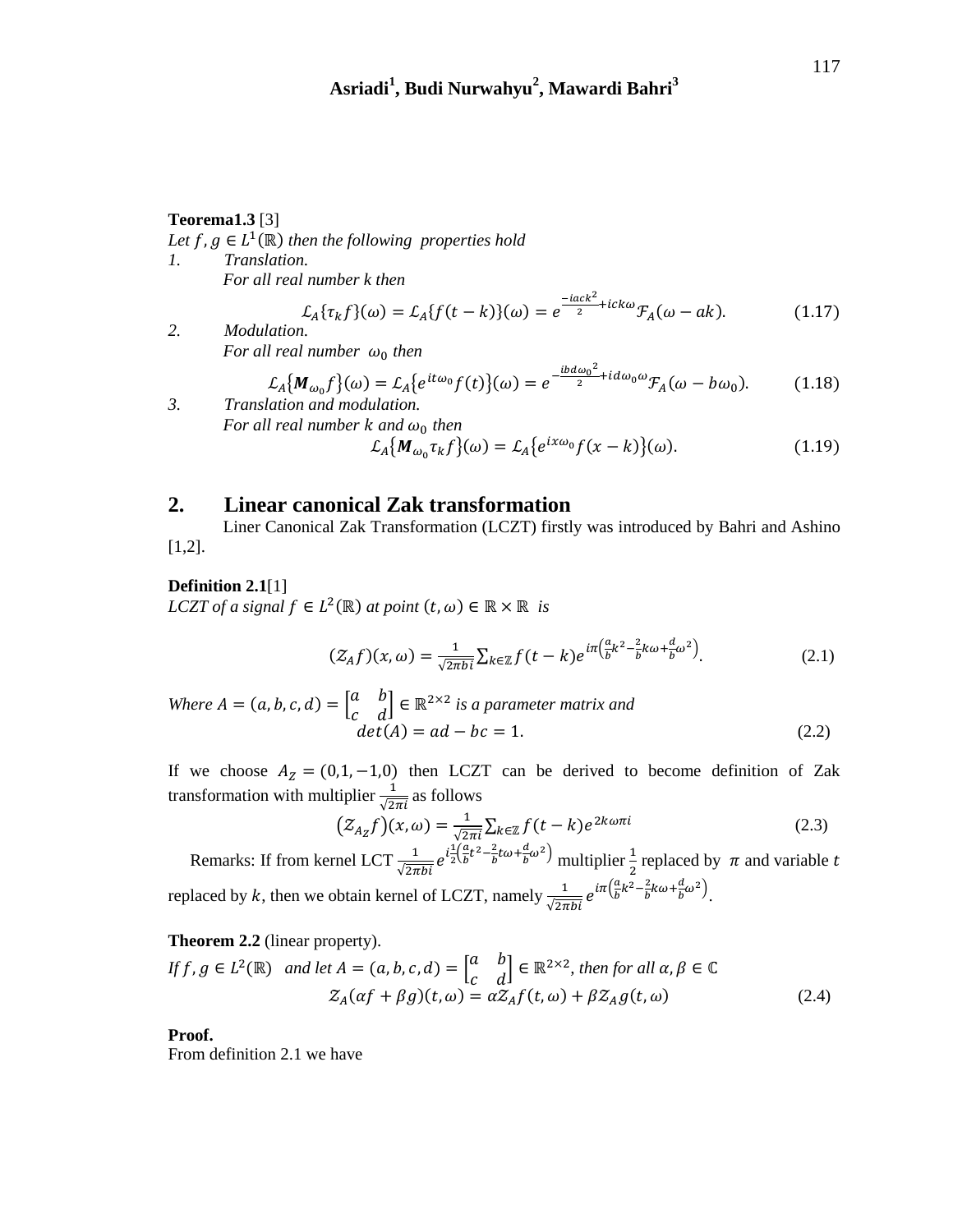$$
\begin{split}\n\mathcal{Z}_{A}(\alpha f + \beta g)(t, \omega) \\
&= \frac{1}{\sqrt{2\pi bi}} \sum_{k \in \mathbb{Z}} (\alpha f + \beta g)(t - k) e^{\frac{i\pi}{b} (ak^2 - 2k\omega + d\omega^2)} \\
&= \frac{1}{\sqrt{2\pi bi}} \sum_{k \in \mathbb{Z}} (\alpha f(t - k) + \beta g(t - k)) e^{\frac{i\pi}{b} (ak^2 - 2k\omega + d\omega^2)} \\
&= \frac{1}{\sqrt{2\pi bi}} \sum_{k \in \mathbb{Z}} \left[ \alpha f(t - k) e^{\frac{i\pi}{b} (ak^2 - 2k\omega + d\omega^2)} + \beta g(t - k) e^{\frac{i\pi}{b} (ak^2 - 2k\omega + d\omega^2)} \right] \\
&= \alpha \frac{1}{\sqrt{2\pi bi}} \sum_{k \in \mathbb{Z}} f(t - k) e^{\frac{i\pi}{b} (ak^2 - 2k\omega + d\omega^2)} + \beta \frac{1}{\sqrt{2\pi bi}} \sum_{k \in \mathbb{Z}} g(t - k) e^{\frac{i\pi}{b} (ak^2 - 2k\omega + d\omega^2)} \\
&= \alpha Z_A f(t, \omega) + \beta Z_A g(t, \omega). \blacksquare\n\end{split}
$$

**Theorem 2.3** (translation property).  
\nIf 
$$
L^2(\mathbb{R})
$$
 and  $A = (a, b, c, d) = \begin{bmatrix} a & b \ c & d \end{bmatrix} \in \mathbb{R}^{2 \times 2}$ , then for all  $m \in \mathbb{Z}$   
\n
$$
Z_A(T_m f)(t, \omega) = e^{-\pi i c (2m\omega + cm^2)} Z_A f(t, \omega + am)
$$
\n(2.5)  
\nwhere  $T_m f(t) = f(t - m)$ .

#### **Proof.**

Claim that

$$
Z_A(T_m f)(t, \omega) = e^{-\pi i c (2m\omega + cm^2)} Z_A f(t, \omega + am).
$$
  
From definition2., we obtain  

$$
Z_A(T_m f)(x, \omega)
$$

$$
= \frac{1}{\sqrt{2\pi bi}} \sum_{k \in \mathbb{Z}} f((t - k) - m) e^{\frac{i\pi}{b} (ak^2 - 2k\omega + d\omega^2)}
$$

$$
= \frac{1}{\sqrt{2\pi bi}} \sum_{k \in \mathbb{Z}} f(t - (k + m)) e^{\frac{i\pi}{b} (a((k+m) - m)^2 - 2((k+m) - m)\omega + d\omega^2)}
$$

$$
= \frac{1}{\sqrt{2\pi bi}} \sum_{k \in \mathbb{Z}} f(t - k) e^{\frac{i\pi}{b} (a(k-m)^2 - 2(k-m)\omega + d\omega^2)}
$$

$$
= \frac{1}{\sqrt{2\pi bi}} \sum_{l \in \mathbb{Z}} f(t - l) e^{\frac{i\pi}{b} (a(t-2m+ m^2) - 2(l-m)\omega + d\omega^2)}
$$

$$
= \frac{1}{\sqrt{2\pi bi}} \sum_{l \in \mathbb{Z}} f(t - l) e^{\frac{i\pi}{b} (al^2 - 2aml + am^2 - 2l\omega + 2m\omega + d\omega^2)}
$$

$$
= \frac{1}{\sqrt{2\pi bi}} \sum_{l \in \mathbb{Z}} f(t - l) e^{\frac{i\pi}{b} (al^2 - 2l(\omega + am) + d(\omega + am)^2 - 2dam\omega - da^2m^2 + am^2 + 2m\omega)}
$$

$$
= \frac{1}{\sqrt{2\pi bi}} \sum_{l \in \mathbb{Z}} f(t - l) e^{\frac{i\pi}{2b} (al^2 - 2l(\omega + am) + d(\omega + am)^2)} e^{\frac{i\pi}{b} (-2dam\omega - da^2m^2 + am^2 + 2m\omega)}
$$

$$
= \frac{1}{\sqrt{2\pi bi}} \sum_{l \in \mathbb{Z}} f(t - l) e^{\frac{i\pi}{b} (al^2 - 2l(\omega + am) + d(\omega + am)^2)} e^{\frac{i\pi}{b} (-2dam\omega - da^2m^2 + am^2 + 2m\omega)}
$$